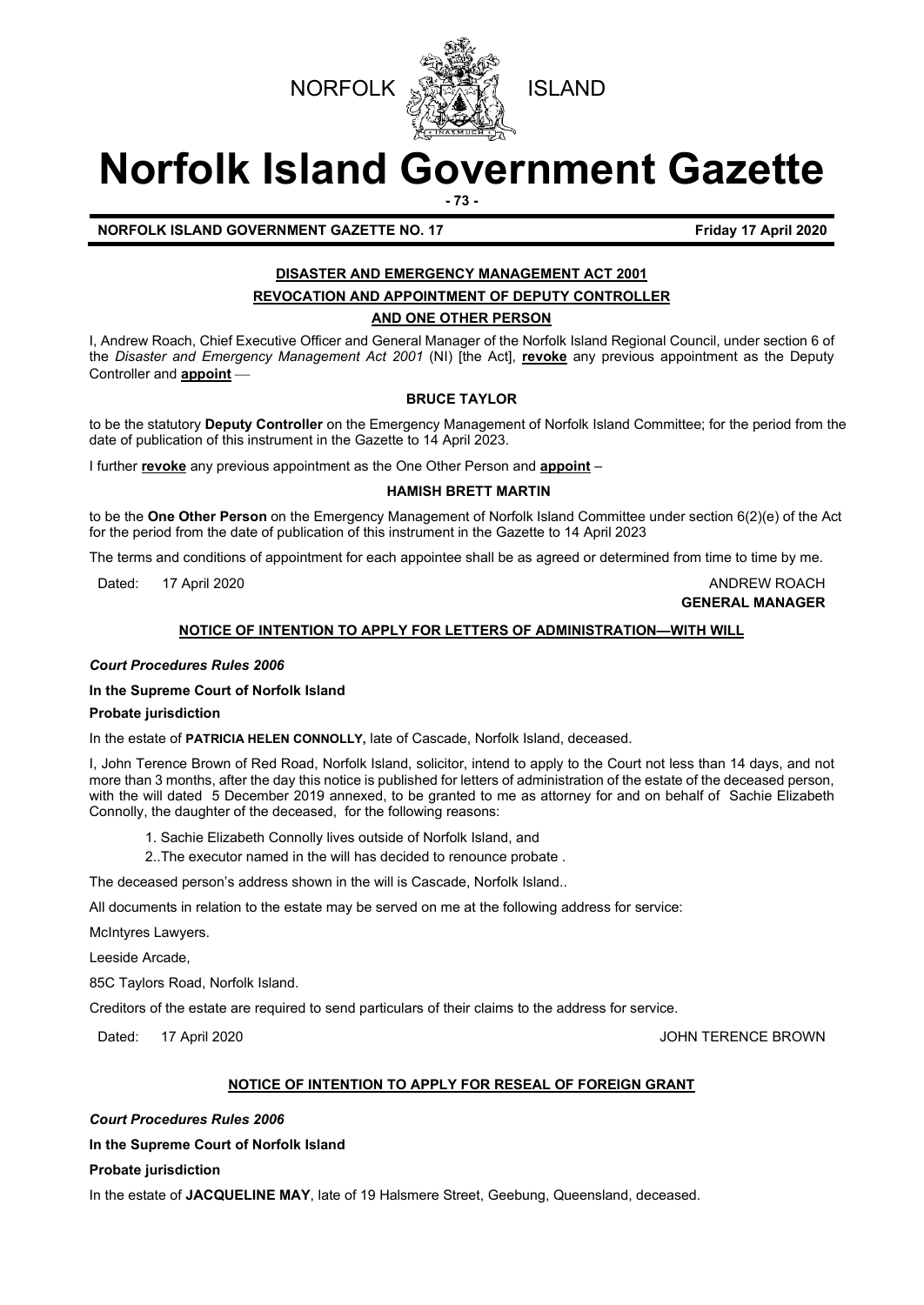### **NORFOLK ISLAND GOVERNMENT GAZETTE NO. 17 FILM APPLIE 12020 Film April 2020**

I, John Terence Brown of Red Road, Norfolk Island, solicitor, intend to apply to the Court not less than 14 days, and not more than 3 months, after the day this notice is published for Letters of Administration of the estate of the deceased person granted by the Supreme Court of Queensland to Kelly May, to be sealed with the seal of the Supreme Court of Norfolk Island.

**- 74 -**

All documents in relation to the estate may be served on me at the following address for service:

John Terence Brown

McIntyres Lawyers

Leeside Arcade

85C Taylors Road

Norfolk Island South Pacific..

Creditors of the estate are required to send particulars of their claims to the address for service.

Dated: 17 April 2020 **Dates:** 17 April 2020

### **NOTICE OF INTENTION TO APPLY FOR LETTERS OF ADMINISTRATION—NO WILL**

### *Court Procedures Rules 2006*

### **In the Supreme Court of Norfolk Island**

### **Probate jurisdiction**

In the estate of **WILLIAM ALEXANDER ADAMS**, late of 11 Paira Place, Carsedline , Queensland, deceased.

I, Antony Perry of Ferny Lane, Norfolk Island, attorney under power for Kelly Adams, the wife of the deceased person, intend to apply to the Court not less than 14 days, and not more than 3 months, after the day this notice is published for letters of administration of the estate of the deceased person to be granted to me. All documents in relation to the estate may be served on me at the following address for service:

McIntyres Lawyers Leeside Arcade 85C Taylors Road Norfolk Island

Creditors of the estate are required to send particulars of their claims to the address for service. I will also apply to dispense with the administration bond in relation to the estate.

Dated: 17 April 2020 **ANTONY PERRY** 

### **ASSOCIATIONS INCORPORATION ACT 2005 (NI) NOTICE OF PROPOSAL UNDER SUBSECTION 29(3) TO CANCEL REGISTRATION OF AN ASSOCIATION**

I, Allen Bataille, Registrar of Associations, having previously notified the Association in the Schedule under section 29(1) of the *Associations Incorporation Act 2005* (NI), by letter on the 22 November 2019 of a proposal to cancel the registration of the Association, hereby give notice under subsection 29(3) of the Act that the Association specified in the attached Schedule, unless cause is shown to the contrary, at the expiration of 3 months from the gazettal of this notice, will have their registration cancelled and the Association will be dissolved.

### **SCHEDULE**

### **NORFOLK ISLAND MARITIME ARCHAEOLOGICAL ASSOCIATION INC**

Dated: 9 April 2020 **ALLEN BATAILLE** 

**REGISTRAR**

### **PLANNING ACT 2002 (NI) – SUBSECTION 43(1) NOTICE DEVELOPMENT APPLICATIONS**

| Development Application No.: |  | DA.BA 12/2020                                            |
|------------------------------|--|----------------------------------------------------------|
| Applicant:                   |  | P A Reeves                                               |
|                              |  | PO Box 254, NORFOLK ISLAND 2899,                         |
| Location:                    |  | Portion(s) Lot: 34 Sec: 32 Por: 124A, 176 Anson Bay Road |
|                              |  | Proposed Development: Food Premises – Café; and Signage  |
| Zone:                        |  | Rural                                                    |
| Category:                    |  | Permissible (with consent)                               |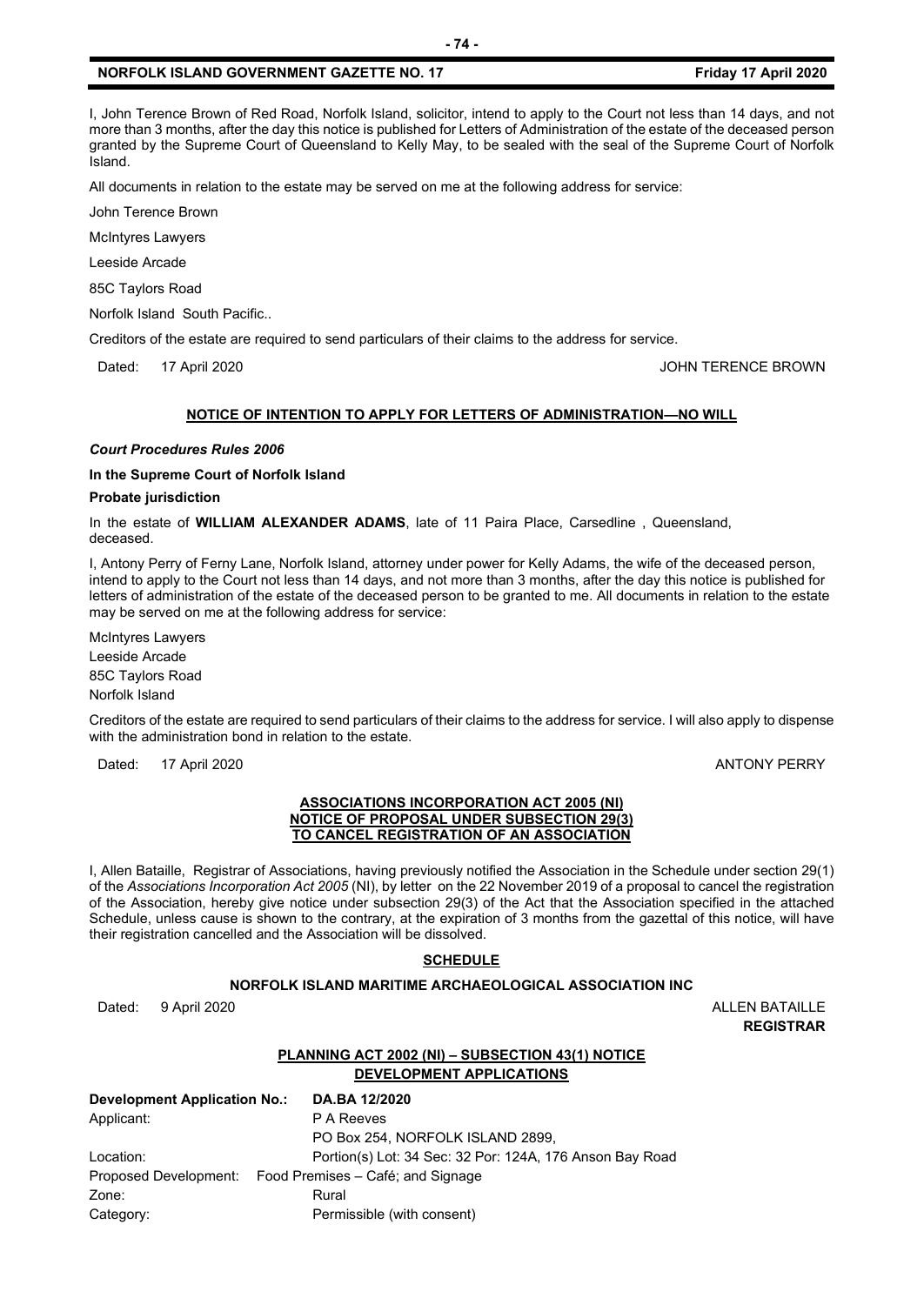### **NORFOLK ISLAND GOVERNMENT GAZETTE NO. 17 FILM APPLIE 12020 Film April 2020**

### **Public Exhibition**

This Development Application may be inspected at the Norfolk Island Regional Council website <http://www.norfolkisland.gov.nf/your-council/council-documents/documents-public-exhibition>

### **Submission**

Any person may, during the period between Monday 20 April 2020 and Monday 4 May 2020, make written submissions to the General Manager about this Development Application. All submissions must state the relevant Development Application number. All submissions must be signed by at least one person making the submission. If a submission objects to the proposed development, the grounds for objections must be specified in the submission.

### **Reviewable decisions**

Decisions made on this Development Application under the *Planning Act 2002 (NI)* are reviewable decisions within the meaning of subsection 78(1) of the Act.

Dated: 15 April 2020 **Dated: 15 April 2020** 

**Senior Strategic Planner**

### **TRAFFIC ACT 2010 (NI) TEMPORARY CLOSURE OF ROAD - MOVEMENT OF WIDE AND HEAVY VEHICLES MARSHS ROAD FROM STOCKYARD ROAD TO BALL BAY**

I, Andrew Roach, Chief Executive Officer and General Manager of the Norfolk Island Regional Council, under section 50 of the *Traffic Act 2010* (NI), temporarily **close** that part or parts of the road specified in Part 1 of the Schedule to all vehicular traffic (except any vehicle specified in Part 2 of the Schedule) **for a 24 hr period each day from the date of publication in the Gazette to 6.00am on 30 September 2020** as I am of the opinion it is necessary or desirable to do so for public safety purposes and to enable Boral Resources QLD Pty Limited to receive and move vehicles, plant, equipment and materials from Ball Bay's temporary Groyne involving the operation of wide and heavy vehicles and for related purposes.

### **SCHEDULE**

- **Part 1** Partial Road Closure: That part or parts of the roads comprising Marsh's Road from Stockyard Road to Ball Bay
- **Part 2** Exempted classes of vehicles
	- (a) Vehicles and plant authorised by the General Manager of the Norfolk Island Regional Council or delegate thereof for delivery of goods or services;
	- (b) Council vehicles and plant involved on official business;
	- (c) Police, ambulance, fire services and emergency vehicles on official business;
	- (d) Vehicles authorised by OIC Police or delegate thereof;
	- (e) Fuel and Gas supply vehicles

# Dated: 27 March 2020 ANDREW ROACH **CHIEF EXECUTIVE OFFICER**

### **TRAFFIC ACT 2010 (NI)**

### **TEMPORARY CLOSURE OF ROAD FOR ROAD WORKS CULVERT REPLACEMENT & REPAIR**

### **NEW CASCADE ROAD – BETWEEN TAYLORS ROAD AND HARPERS ROAD**

I, Andrew Roach, Chief Executive Officer and General Manager of the Norfolk Island Regional Council, under section 50 of the *Traffic Act 2010* (NI), **close** that part or parts of the road specified in Part 1 of the Schedule to all vehicular traffic (except any vehicle specified in Part 2 of the Schedule) for and during the period **8.00 am to 4.00 pm on and from Monday 30 March 2020 through to Thursday 30 April 2020** as necessary for public safety purposes and as I am of the opinion it is necessary or desirable to do so in order to carry out **CULVERT REPLACEMENT AND REPAIR AT CULVERTS 2, 4 & 6**.

### **SCHEDULE**

**Part 1** – Partial Road Closure: That part of New Cascade Road, from Portion 26h to Portion 27b3 between Taylors Road and Harpers Road, for the purpose of culvert/pipe replacement and repair as shown on the attached plan and map. The start and end of the road works site to be as officially signposted by the Council or as directed by Council workers at the works site or as directed by police from time to time during the period which from time to time may be a closure of all of the road or a closure of only a part of the road or a closure of one or more carriageways of New Cascade Road as needed for the culvert works.

**Part 2** - Exempted classes of vehicles –

- a) Vehicles and plant authorised by the Interim General Manager of the Norfolk Island Regional Council or delegate thereof for delivery of goods or services;
- b) Council vehicles and plant involved on official business;
- c) Police, ambulance, fire services and emergency vehicles on official business;
- d) Vehicles authorised by OIC Police or delegate thereof.